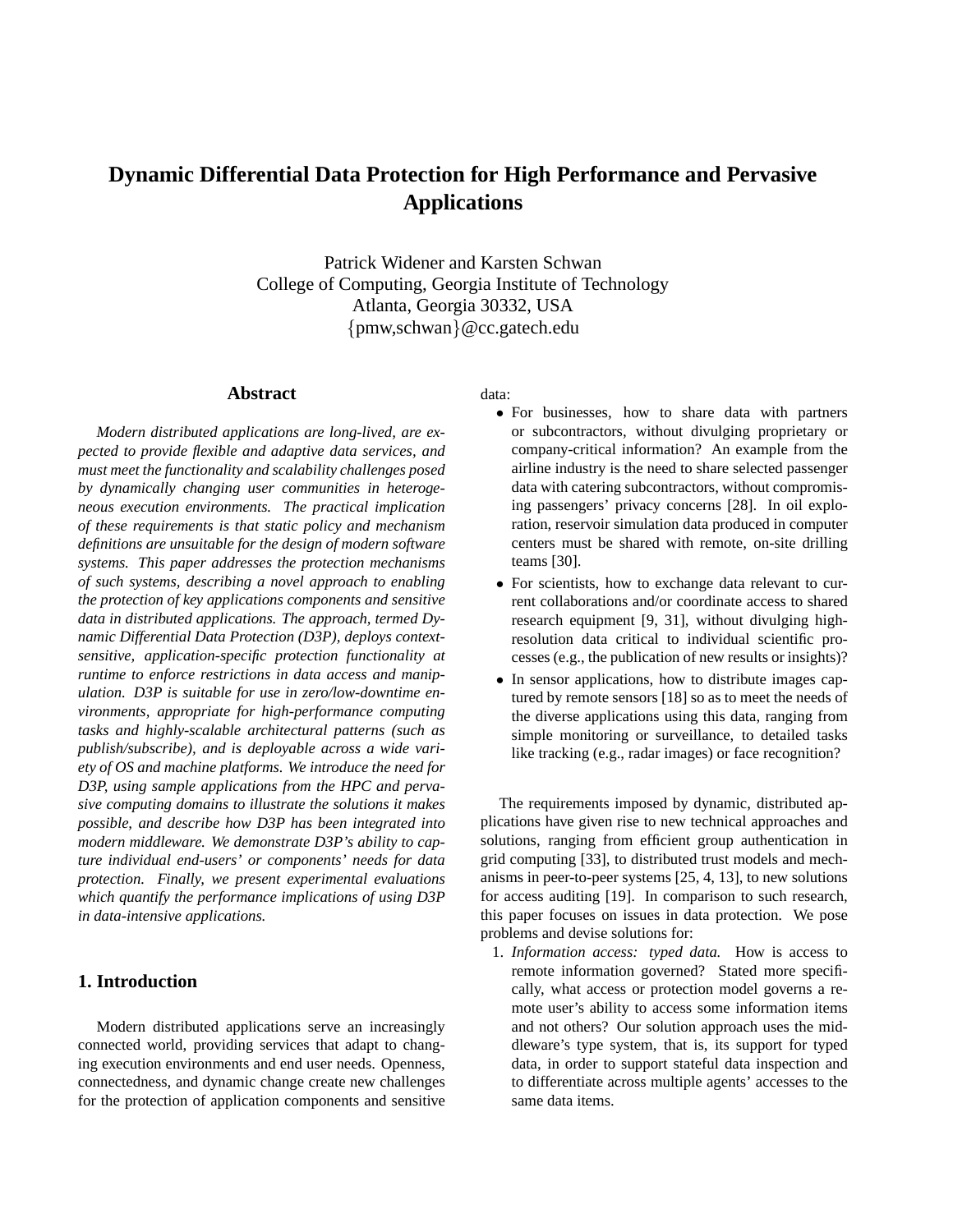- 2. *Authorization: capability-based model.* Once remote users have been authenticated and have established their ability to access certain information, how to express and implement restrictions concerning information access? Our solution uses a capability-based model, where capabilities are associated with data streams, the data types those streams carry, and user code designed to customize them.
- 3. *Extension and adaptation: runtime code generation and deployment.* What mechanisms enforce restrictions on data access? Our solution is to use dynamically generated, safe code to implement the flexible restrictions needed by today's applications, and then use capabilities to express permissions and enforce restrictions on dynamic code deployment.
- 4. *Locus of control: middleware- vs. system-level support.* Rather than relying on specialized operating systems, our approach uses a set of middleware abstractions to implement fine-grain restrictions on data access. The outcome is improved flexibility and extensibility compared to system-level solutions, examples including the ability to incorporate application-level requirements and security policies via runtime parameterization or the expression of utility functions. Limitations in data security resulting from this approach are discussed in Section 4.

The fundamental concept underlying (1)-(4) is that of *dynamic, differential data protection* (D3P). D3P derives its basic data access model from prior work on objectand capability-based models of data protection [24], where typed data is accessed and manipulated only by welldefined operations. To accommodate modern distributed applications, however, D3P permits the code fragments that operate on data objects to be generated and deployed dynamically, thereby allowing applications to react *dynamically* to changing end user needs or execution conditions, constrained only by applications' security policies. Furthermore, D3P provides *differential* support for protecting application data and/or components. That is, based on metadata about the application-level information being accessed, the granularity of access control provided by D3P can be adjusted as needed by applications, again bounded only by security policies.

D3P's current middleware-level implementation uses cryptographic techniques to protect capabilities, but it does not encrypt the data being manipulated. As a result, D3P does not address data integrity or privacy, which poses a problem when network links are at risk for eavesdropping and/or "sniffing". On a single machine, such properties could be provided by placing D3P middleware into a protection ring 'below' the application and by using TPM-based data encryption, perhaps using platforms that implement the requirements stated by the trusted platform architecture [21]. Alternatively, stronger guarantees for D3P could be implemented by dynamically extending operating system kernels and requiring applications to make system calls to access their data, representing the application-level codes operating on data objects with safe code execution facilities like software fault isolation [32] or the kernel plugins described in [15], requiring applications to make system calls to access their data, and using kernel-to-kernel communications to transport data across different machines. Furthermore, standard techniques for executing user-supplied code are concerned with protecting the code, the system executing the code, or both. In contrast, D3P provides data rather than code protection. Access to the data items manipulated by the user-supplied code is controlled, but the safety of that code is not guaranteed. If needed, standard mechanisms like sandboxing can be incorporated into the D3P model and its implementation. Innovative approaches that apply hardware-based segmentation to user-supplied code [16] are also compatible with D3P. Other standard tools leveraged by D3P include X.509 certificate technology for identification/authentication of principals. In this fashion, D3P is compatible with existing large-scale security architectures such as GSI[8]. Other authentication technologies such as Kerberos are not directly embraced by D3P, although there is in principle nothing preventing the extension of the system in such directions.

The main contributions of this paper are its development of the D3P concept and the application of the concept to both high performance and pervasive distributed applications [35, 34, 6] (see Section 2), demonstrating its straightforward yet flexible approaches to data protection in representative usage scenarios. Section 3 provides an abstract definition of the protection and extension model defined by D3P. Interesting implementation details are reported in Section 4. Experimental results, presented in Section 5, demonstrate that applications gaining advantages from the new functionality provided by D3P do so with only small losses in communication performance. This is due to the fact that D3P's implementation does not significantly affect the "fast path" of data transfer, which means that D3P can be used both with high performance, data-rich scientific or engineering applications and with highly resource-constrained pervasive systems.

# **2. A data protection perspective on applications**

D3P is designed to address modern distributed applications, which are characterized by their long lives, dynamic constraints and needs, and component-based nature.

*Distributed systems and applications are becoming increasingly long-lived.* Sensor systems continuously collect, stream, and analyze data. Global applications like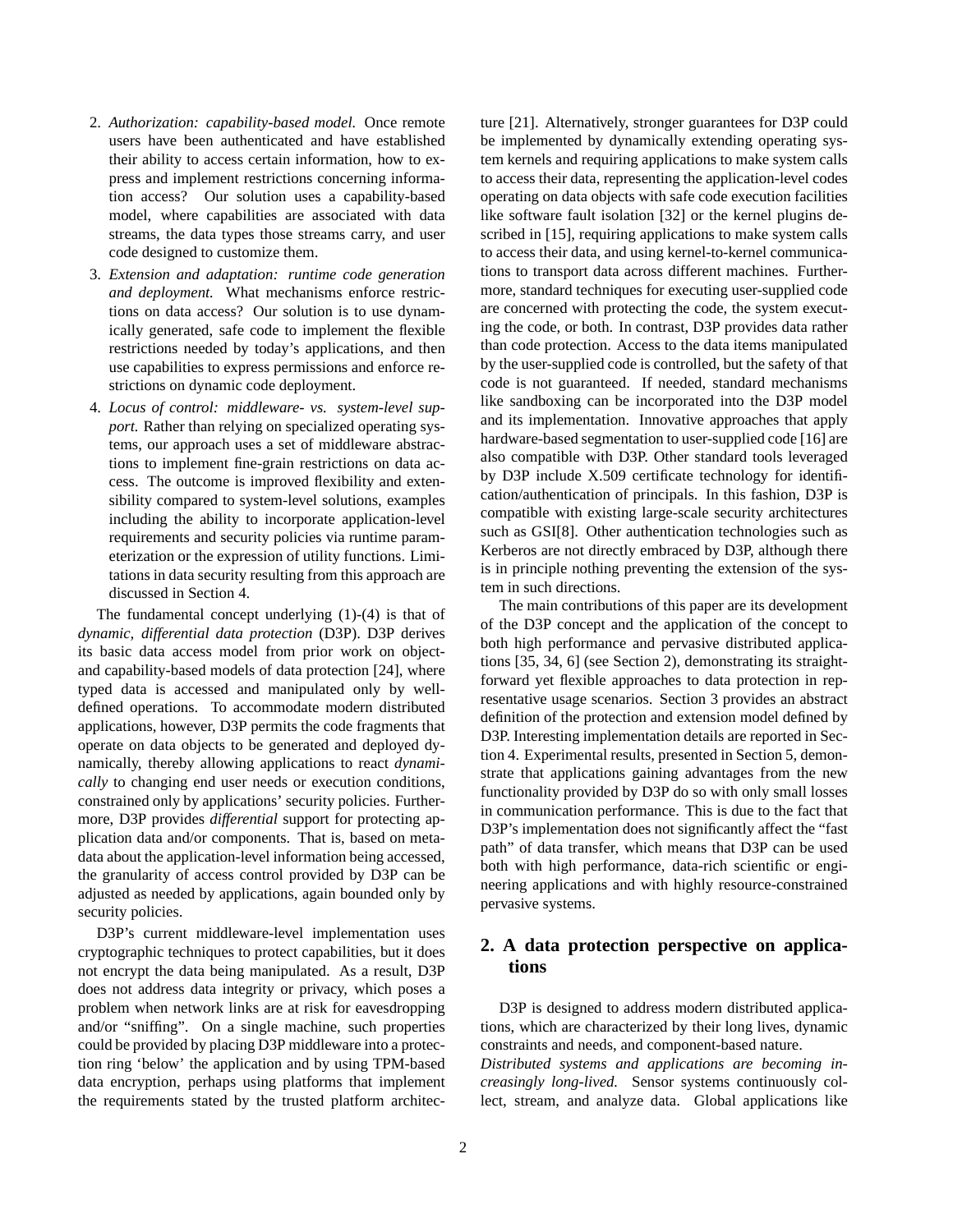grid services must stay online around the clock to meet the needs of international scientific or business processes. Therefore, changes in data protection, or more generally, any such application-level adaptations, cannot be accommodated with methods that require system downtime. For dynamic data protection, this means that the methods that implement them must use general solutions for in-place, online system and application evolution, such as dynamic code generation, extension, and specialization [10, 29].

*User/device needs and environmental constraints are dynamic.* As a result, applications are written to dynamically accommodate new user- or domain-specific functionality, implemented by user- supplied or second party codes. Dynamic data protection, therefore, must support runtime changes in application structure and in the data applications transport and manipulate.

*Applications are component-based, and not all components are statically known.* Modern applications are neither deployed nor maintained in a monolithic manner. They make heavy use of dynamically loaded library codes. New application paradigms like peer-to-peer [23] allow for an arbitrary or unknown set of users. Reflective/introspective development frameworks [27, 20, 26] and open standards for control transfer [3] and data description and exchange [1] have made it difficult for application developers to know *a priori* about all communication types or methods and the range of execution environments used by applications.

The primary contribution of D3P is that it allows us to deal with middleware systems along each of these three axes *differentially*. That is, where previous systems have only allowed their users or developers coarse-grain options to deal with changing user populations (to either allow unknown users or not), data definitions (preventing the use of lowdisplay-capability handheld devices in rich scientific visualization settings), or restricting dynamic functionality to a set of pre-loaded binary libraries, D3P systems can make differential, decisions according to application security policy. For example, users who are not allowed by application security designers to view particular fields in a data type can be prevented from seeing only those fields, instead of their being restricted from the type altogether. D3P provides a method of avoiding such all-or-nothing decisions.

The following sections examine the need for and utility of D3P in two representative applications: (1) a surveillance system that uses remote cameras to capture and inspect images and (2) a high performance application used by scientists to collaborate in real-time via meaningful remote data visualizations.

### **2.1. Pervasive applications: surveillance**

Consider the simple surveillance application depicted in Figure 2, which shows the component architecture of the

Active Video Streams (AVS) utility developed by our group. AVS [7] emulates the basic functionality of remote sensorbased applications. AVS typifies such applications in that it streams data captured by a remote sensor, exemplified by a camera, and transmits them to interested consumers. To enable rich image analyses, uncompressed data is transferred using the PPM industry-standard image format, as 640x480 PPM image frames, approximately of size 960Kb each. In our simple demo application, these frames are consumed and displayed by a Java image viewer that emulates the control panel used in a surveillance application. In generalizations of applications like these, analysis functions are applied to incoming image data before it is displayed, automatically or as needed (e.g., initiated by surveillance personnel) [2].

A basic tradeoff in remote sensor processing, especially across the wireless communication platforms for which AVS is intended, is the delay in data transmission from sensor to viewer vs. the quality of sensor data received and analyzed. AVS provides multiple sensor-resident data filters that implement suitable tradeoffs. Specifically, AVS allows each consumer to customize the image stream by dynamically introducing a data reduction (filter) function into the data path. Among these actions are *greyscale*, where the RGB color image is downsampled to a greymap; *resize*, where the image capture size is reduced by 50 or 75 percent in both dimensions; and *crop*, where a portion of the image is selected by the user and the remainder discarded. Each of these functions implements a different tradeoff in the amount of data transferred across the wireless network link and therefore, the delay in data transfer vs. the utility of the data received by surveillance personnel. Whether customized or not, image frames are represented and transmitted as structured data packets as shown below.

```
#define AVSIMAGE1C 921600 /* 640 * 480 - color */
typedef struct {
   int tag;
   char ppm1;
   char ppm2;
 int size;
 int width;
   int height;
   int maxval;
  char buff[AVSIMAGE1C];
} Raw_data1C, *Raw_data1C_ptr;
```
# **Figure 1. C language structure representing a PPM image used by the AVS application.**

AVS provides a rich environment for defining security policy, where usage semantics and access policies for users, devices, customizations and streams must all be coordinated. D3P addresses these needs as follows:

• The primary access control decision for AVS is whether a user can view images on a particular stream.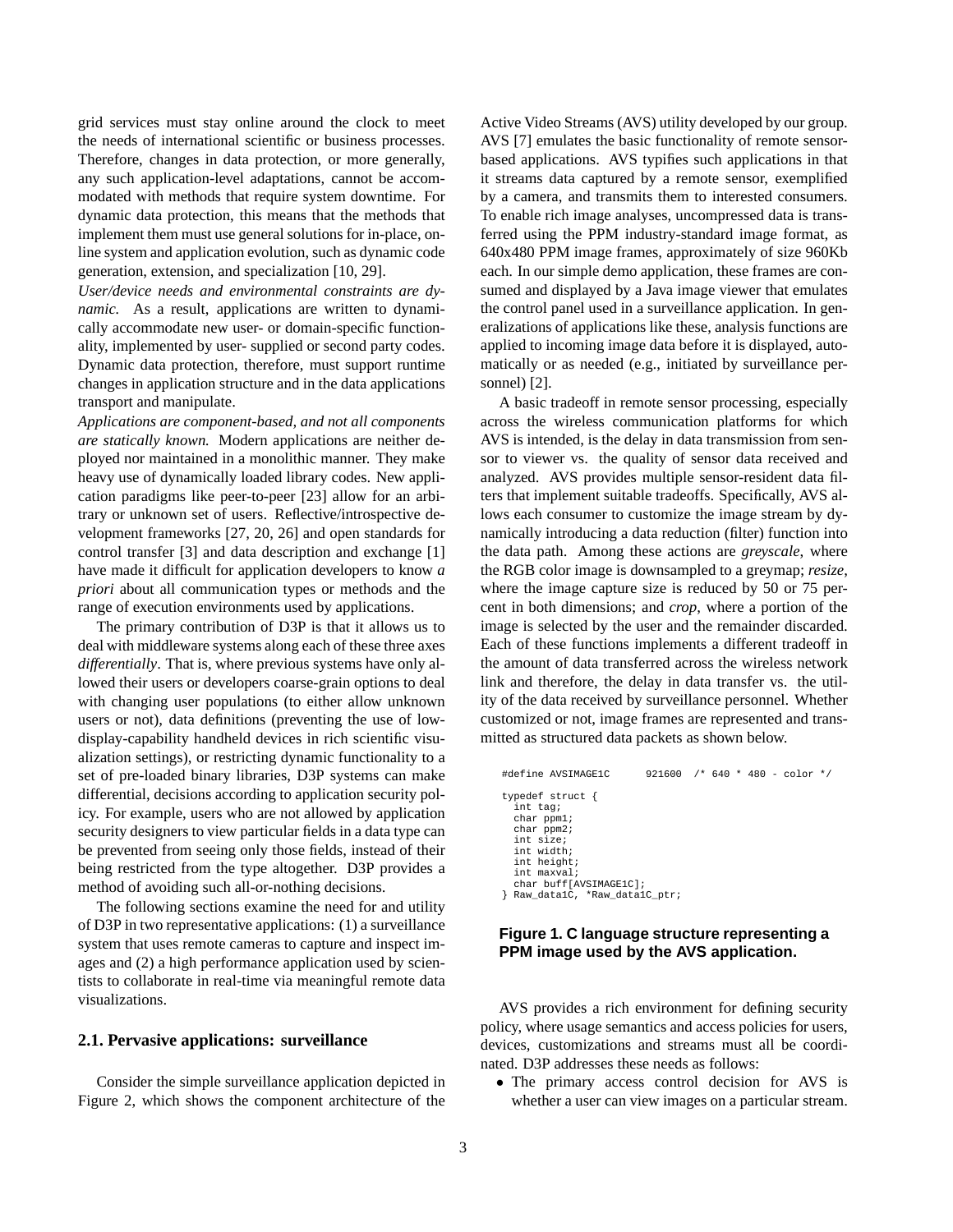

**Figure 2. The AVS (Active Video Streams) application.**

AVS has a type system that is used for selection of streams — users choose to view a 640x480 color image stream as opposed to a 320x240 greyscale stream, for example, and these streams are implemented using different data types. D3P permits policy to leverage the type system. That is, D3P supports access control decisions by restricting access to the type and thereby the image data.

- D3P enforces access control decisions by issuing capabilities for data and types, thereby removing from developers to make authentication and authorization decisions. Instead, with D3P, one simply presents the capabilities provided by the user to the middleware. If the capabilities allow the requested access, it is granted. This frees the AVS developer to concentrate on building the best image display and manipulation application possible, instead of worrying about access control.
- Concerns about the mechanics of installing userdirected adaptations are also relieved by D3P. Using the same capability model that governs access control, installing adaptations on image streams simply involves presenting the appropriate capabilities to the middleware. Integration with the type system is also implicit, as the same capability access model is used. A typical scenario is downsampling, where a user wishes to improve frame rate by reducing the amount of data transmitted. In AVS, the user can install an adaptation on a color image stream which produces a greyscale image stream. D3P reduces this operation to the presentation of the appropriate capabilities for the existing stream, the adaptation, and the data types involved. Installation of the handler, retrieval of the new type information, and construction of the new image stream are all performed automatically. Note that D3P does not rely on specific operating system support (as might be done with a set of protected types in SELinux [22], for example). Standard identifica-

tion methods (X.509 certification) are used, decoupling applications such as AVS from a specific operating system's access control matrix. At the same time, D3P's flexible support for incorporating systemand application-specific information into the capability generation process allows the AVS developer to use established policy databases.

This analysis shows how the D3P approach to middleware can have direct and immediate benefits for application developers in the pervasive domain. Similar advantages can be enjoyed by high-performance computing applications, as we discuss in the following section.

### **2.2. High performance computing: data-centric collaboration**

Consider the exchange of technical data between collaborating scientists or engineers. Application in which such data exchanges take place are those built with the Smart-Pointer framework for real-time scientific collaboration developed by our group [35]. Here, scientists can share visual displays of output data generated by a high performance simulation, they can view data across heterogeneous network links and on different display devices, and they can select, at runtime, the subsets they wish to view and/or analyze of the large output data sets generated by the running simulation.

Two concrete examples of desired data sharing are: (1) a scientist viewing only the copper atoms (and their behaviors) simulated by a running molecular dynamics simulation vs. (2) another scientist interested only in the chemical bond data computed from simulation output by running certain analyses across that output. In both cases, middleware represents simulation output as well as the products of output analyses as structured data types. The data stream produced by a simulation may be customized with dynamically generated code in the same manner as AVS image streams. Some of these customizations concern access restrictions. Such restrictions are particularly important in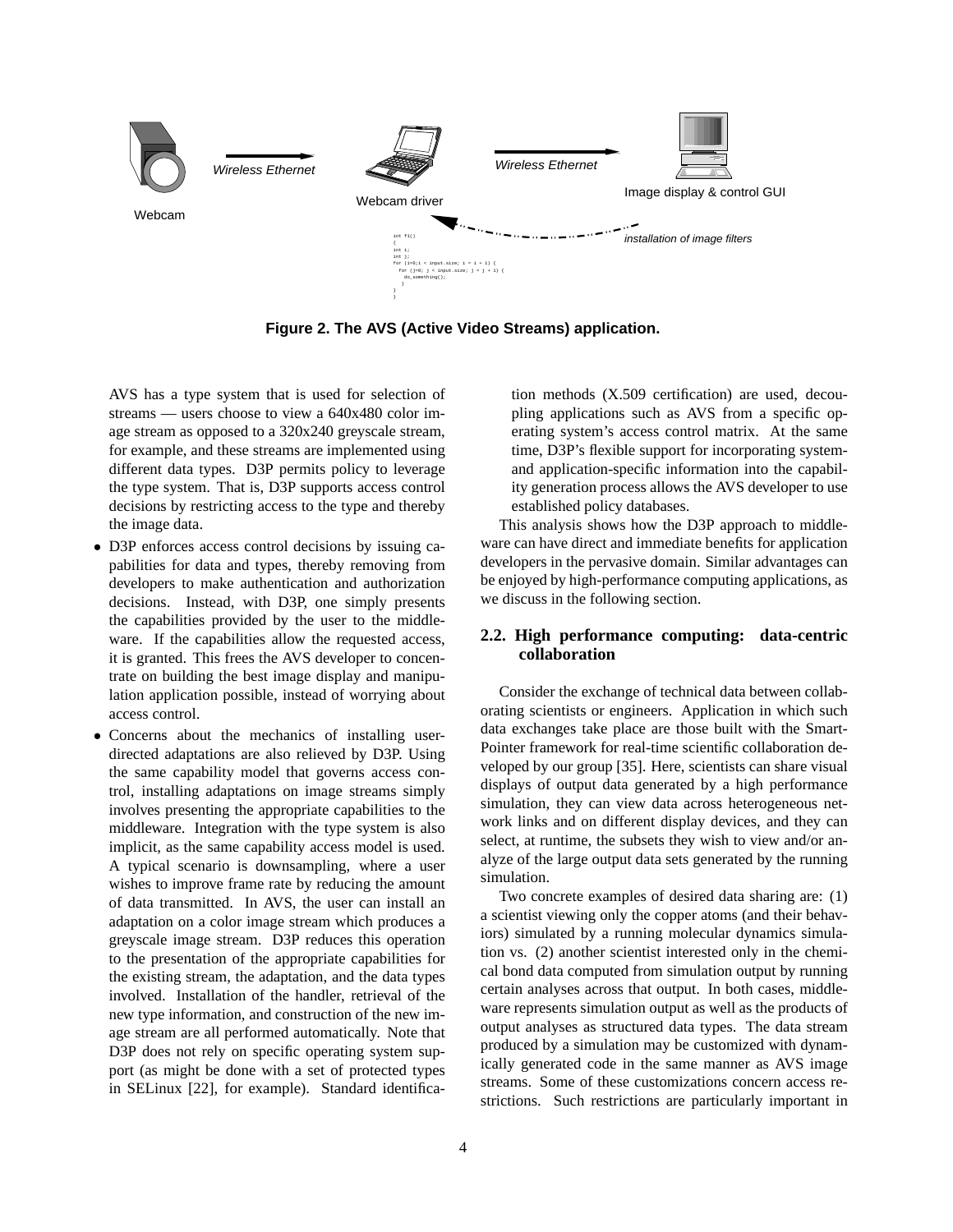large-scale collaborations like DOE's ongoing Supernova Initiative, where a multi-disciplinary team of scientists is investigating the complex processes ongoing in a supernova explosion. Here, conflicts arise between the necessity to collaborate in order to make progress and the desire to protect "proprietary" data and/or methods. Controls over data sharing and flexible access policies are vital in these cases. Similar scenarios occur in industrial collaborations, where subcontractors with technical expertise in particular areas need carefully-specified and monitored access to valuable engineering data.

As with the AVS example above, D3P makes possible solutions that directly address these issues. In the specific case of the SmartPointer application:

- The data exchanged by the components of Smart-Pointer are represented as structured data types. These structures may contain both simulation output and analytical results. D3P uses the structure definitions provided by the users of the application to define finegrained access policies. Users are not required to think about security restrictions, other than in terms of the structure of the data they are generating and analyzing (with which they are intimately familiar!). It should be stressed here that the users of the application are *not* primarily software developers and do not necessarily have experience with the middleware used to implement SmartPointer. In effect, D3P leverages users' experience with the structure of the data they are generating and analyzing. D3P provides the means to directly leverage that experience when performing access control.
- SmartPointer and similar applications are used by diverse groups of researchers, separated by geography, administrative structures, and research domains. Control over data access control and system customization is made much more difficult when users belong to such decentralized groups. Using D3P-capable middleware moves the expression of control over data access (i.e., the definition of security policy) out of the application and into more-easily-verified trusted policy modules. This is done in a decentralized fashion using D3P capabilities, the latter being abstract, revocable, and portable instruments.
- A key attribute of applications like SmartPointer is that end users are the ones who express the ways in which data streams should be customized. D3P directly supports user-driven ways to extend or adapt applications, independent of geographical and organizational considerations. The approach is to integrate the type definitions provided by researchers, their customization code, and security policy (likely defined by non-researchers) into a single system. The mechanics of system adaptation work identically for all users,

and security decisions are encapsulated into capabilities. The efficiency of data transfer is preserved by the use of dynamic code generation.

• The aim of D3P is to provide feature-complete middleware facilities for implementing applications of the scale and scope of SmartPointer. Standard cryptographic techniques provide a common security "vocabulary". Modular implementation of policy management allows flexibility in addressing requirements from diverse user communities whose needs and constraints may not have much in common.

We have described how the D3P approach can benefit designers, developers and users in both the high-performance and pervasive application domains. In the next section, we present the fundamental concepts of D3P that make these benefits possible.

# **3. The D3P model**

D3P is a model for a *protection mechanism*. By separating policy from mechanism, it preserves the "library"-like nature of middleware implementing D3P principles. This section relates the D3P concepts, the end goal being to build middleware with properties that match the needs of future applications while also providing suitable support for data access protection.

### **3.1. Model objects**

In the D3P model, computations are carried out at *hosts*. These computations are encapsulated in *tasks*, an arbitrary number of which may execute at any host. Tasks communicate with each other over *links*, which are unidirectional and asynchronous. Information transmitted over each link has a *type*, and each link carries information of exactly one type. It is possible for a task to discover the structure of any unknown type by contacting a type-server. Any task may introduce a new type at any time.

Other computations can be associated with links; such computations are called *handlers*. A handler is logically associated with a task at either endpoint of a link (i.e., at a host) and is executed when a task sends or receives data. Handlers accept input and may or may not produce output. They have access to the type information of the link with which they are associated, and can perform stateful, content-aware actions based on the information in the link. Handlers always accept an input type (the type of their link), and always produce a boolean value. They may also produce an output type (potentially any type in the type universe). Handlers also may change their input data. We say that handlers are themselves typed; this type is actually a 2-tuple (I,O), where I is the input type to the handler and O is the output type (or nil if there is no output type).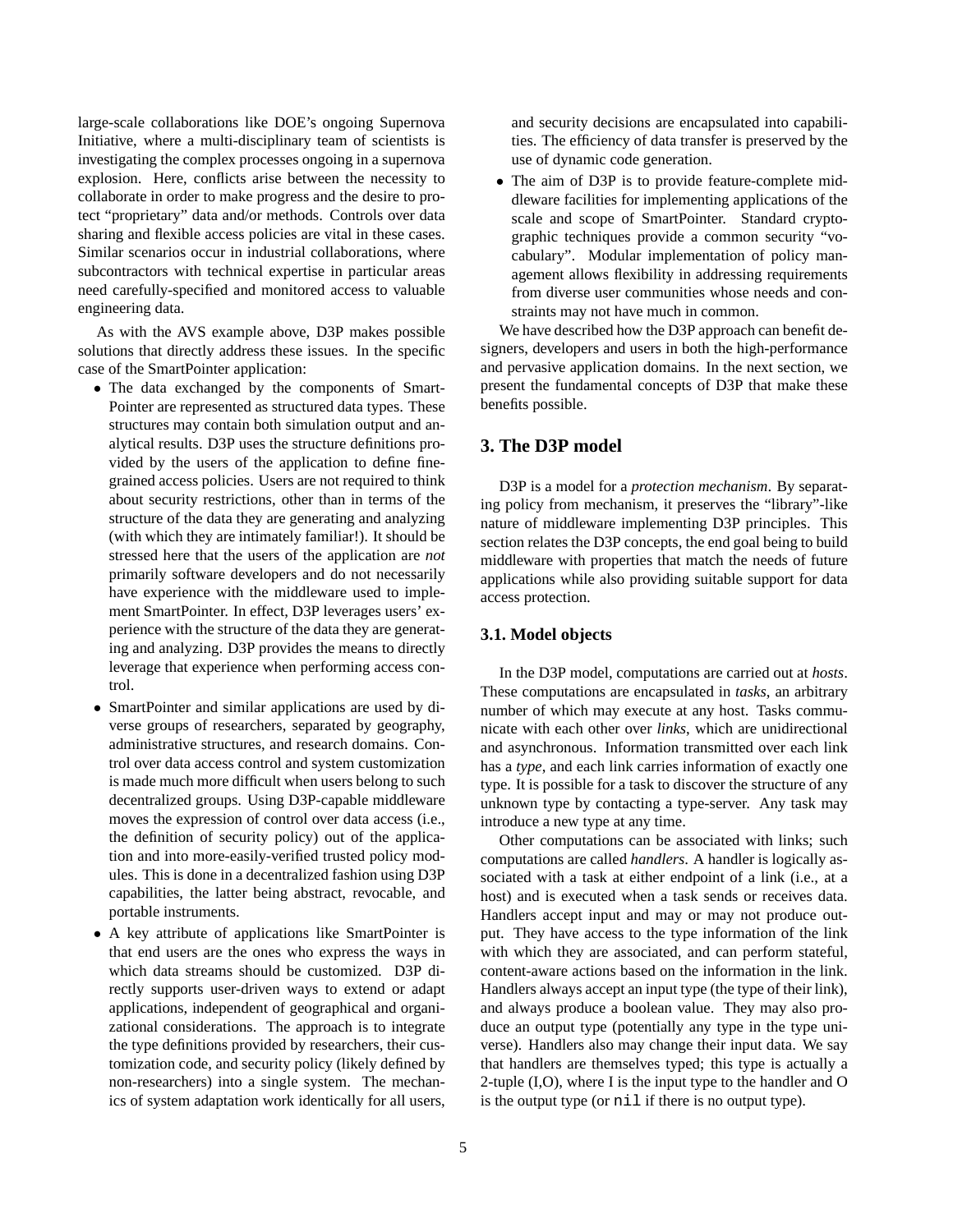Handlers can differ in the way they treat their input data and produce output data. These differences are reflected in the three classes of handlers: *inspectors*, *adorners*, and *morphers*. *Inspectors* accept a specific data type as input and produce only a boolean result. These handlers may perform some type of reflection on the type or computation using the data itself to determine the result value. For example, the handler could be an expression of criteria that the input type or data must satisfy. Or, an input type that contains an array of floats might be vetted by a handler that computes the arithmetic mean of the values in the array and compares it against a given amount. *Adorners* produce an output type — the same as the input type. However, Adorners are so named because they may make changes in their input data. Revisiting the Inspector example above, an Adorner could not only compute the average of a subset of input data, but also store it in the output data for transmission along the link (assuming, of course, that the Adorner returns a true value). *Morphers* add the ability to produce an output type that is different from the input type. They provide the ability to perform type specialization or narrowing based on input type information, input data, or data computed by the handler itself.



# **Figure 3. Inspectors, Adorners, and Morphers take different actions on input and output types.**

If multiple handlers are associated with a link, they execute serially in the order of their time of installation. When installing a second handler, the input type of the new handler must be the output type of the existing handler. A set of handlers at a link endpoint is called a *handler chain*. Handler chains, as with single handlers, have a type which is expressed as a tuple. A handler chain type tuple consists of the input type of the first handler in the chain and the output type (or nil) of the last handler in the chain. The boolean result value of the chain is the value provided by the last handler in the chain.

An important property of links with installed handlers is

that the data is only forwarded to the destination endpoint of the link if the handler returns true. If the return value is false, the data is discarded. For handler chains, their default organization is a logical AND across the chain. In this mode, the boolean return value from each handler in the chain must be true in order for the remaining handlers in the chain to execute. If each handler returns true, the data is forwarded across the link. For purposes of determining whether or not data is forwarded, the chain is treated as a "black box". The boolean expression represented by the "black box" of the handler chain can be modified by inserting different boolean and grouping operators after the chain is constructed.

Complex functionality can be encoded and manipulated using chains of handlers. For example, any symmetric data manipulation task (such as encryption/decryption) can be modeled in D3P as the installation of matched pairs of handler chains at appropriate link endpoints.

### **3.2. Referring to objects**

All D3P objects are manipulated through a single mechanism: capabilities. Generally, a capability combines an unforgeable reference to an object with an expression of the set of permitted operations for that object. D3P capabilities are created upon request by a trusted model object called Authority. Authority encapsulates policy decisions and manipulation, handles the publication and updates of capability revocation lists, and removes the necessity of distributing trusted components throughout the model. Capabilities contain references both to the object they name and to the owner of the capability; both references are necessary to execute operations in the protection model. All model operations require a capability with appropriate rights. Construction of a link requires a special capability granted by Authority; installing a handler on a link requires a capability referencing the link that has "install-handler" rights, as well as a capability for the handler that permits installation.

The "black box" view of a handler chain provided by D3P allows chains to be manipulated and reasoned about in the same manner as single handlers. A handler (or chain) and the link to which it is attached can also be referred to as a compound object, using a single capability. This property of D3P objects prevents an explosion of capability references. It also makes possible the advance definition and packaging of interesting functionality.

As mentioned earlier, links are strongly typed. The type system is also manipulated through the use of capabilities. In order to install a handler that refers to a particular type, a capability for that type must be presented. If a Morpher is being used to perform type conversion, capabilities for both the input and output types are necessary.

The ability to "prepackage" links and handlers provides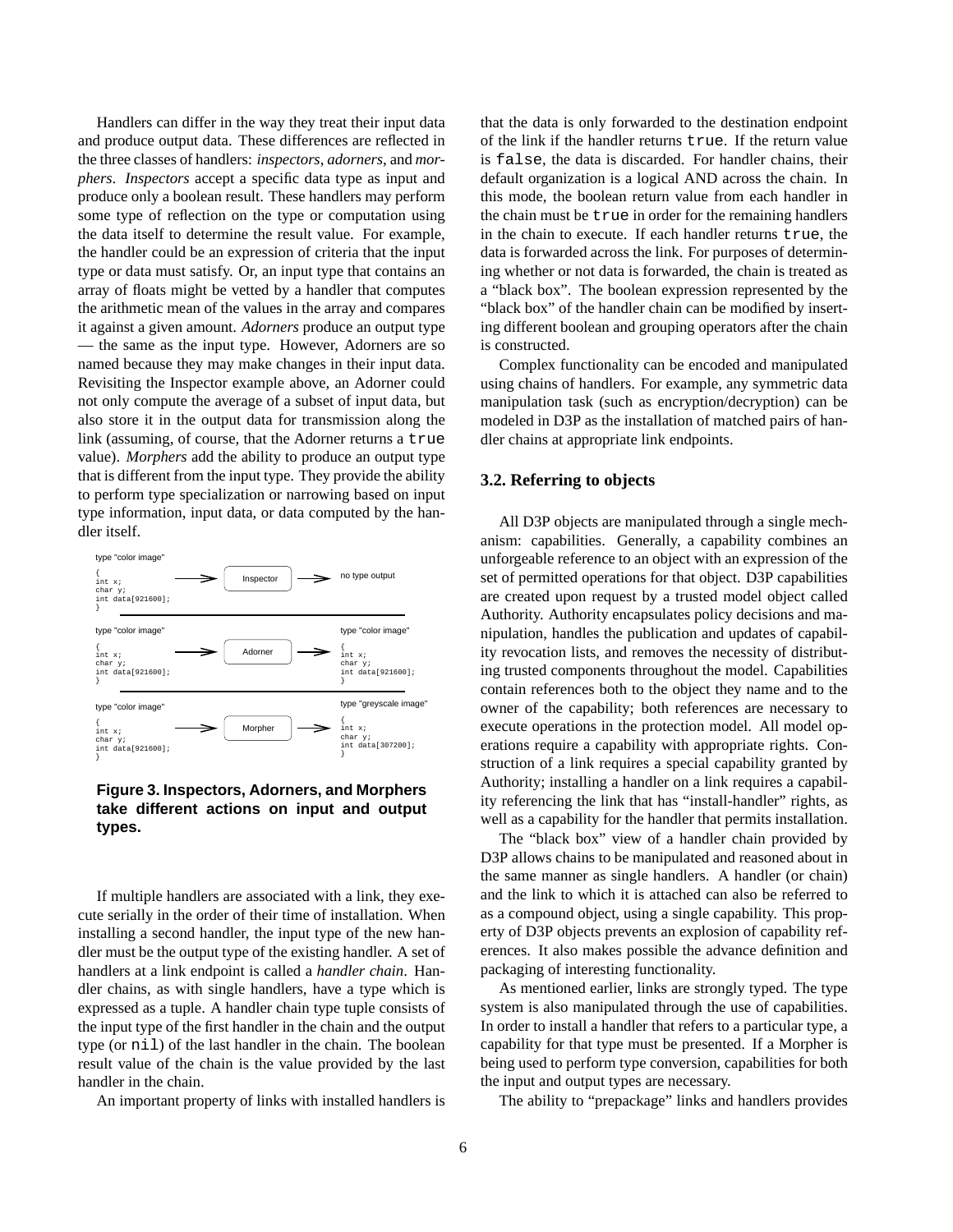

**Figure 4. Handlers can be combined in** *chains* **to achieve a series of effects.**

D3P with an important part of its usefulness. Links can be predefined with handlers that implicitly convert types to those authorized for particular users. Data access can be provided on a differential, per-endpoint basis, where each endpoint for a link is constructed with a customized Morpher based on policy information obtained from Authority.

### **3.3. Degrees of freedom**

One measure of the usability of middleware is the number and type of restrictions placed on application designers and developers. We note that several degrees of freedom are preserved by the D3P model. First, D3P requires only a type system to support inspection of data or differentiate between multiple accesses to a single type. D3P is independent of knowledge of roles, principals, or other high-level security modeling concepts. Second, the only constraints on how handlers are expressed are the presence of a type system and the requirement to produce a boolean output. This allows a wide range of possible expressions for computations. Handlers can run the gamut from rule-checking engines such as are used for network firewalls to architecturespecific, dynamically-loaded binary code objects. Finally, although handlers are logically associated with link endpoints (i.e., with sending or receiving tasks), D3P does not prevent implementations from decoupling handler execution and application-level endpoints. This property can be very useful in cases where specialized hardware is available at remote hosts or when network conditions require alternate data routing strategies.

# **4. Realizing D3P in publish/subscribe middleware**

The previous section described the abstract middleware model of D3P. In order to evaluate these ideas, we have produced a concrete D3P implementation in a mature, highperformance middleware library. We note, however, that the concepts of D3P are suitable for a wide variety of middleware. The key requirements are the availability of a type system (through either metadata or reflection) and the ability to dynamically associate functionality at a link endpoint. We implement D3P for pub/sub middleware for two reasons: (1) the classes of applications we target make heavy use of publish/subscribe concepts, and (2) we have at hand a mature publish/subscribe middleware package called ECho. We next briefly describe its fundamentals.

### **4.1. ECho fundamentals**

**ECho** [14] is data delivery middleware for the high performance and pervasive domains, targeting interactive scientific collaboration, remote instruments and visualization, and similar large-data applications. Superficially, the semantics and organization of structures in ECho are similar to the Event Channels described by the CORBA Event Services specification[17], implementing an anonymous group communication mechanism. Data senders in anonymous group communication are unaware of the number or identity of data receivers. Instead, data is delivered to receivers according to the rules of the communication mechanism. In this case, event channels provide the mechanism for matching senders and receivers. Data messages (or *events*) are sent via *sources* into *channels* which may have zero or more *subscribers* (or *sinks*). The locations of the sinks, which may be on the same machine or process as the sender, or anywhere else in the network, are immaterial to the sender. A program or system may create or use multiple event channels, and each subscriber receives only the messages sent to the channel to which it is subscribed. The network traffic for multiple channels is multiplexed over shared communications links, and channels themselves impose relatively low overhead. Instead of doing explicit *read()* operations, sink subscribers specify an upcall to be run whenever a message arrives. In this sense, event delivery is asynchronous and passive for the application.

Event channels are distributed entities, with bookkeeping data in each process where they are referenced. Channels are *created* once by some process, and *opened* anywhere else they are used. The process that creates an event channel is distinguished in that it is the contact point for other processes wishing to use the channel. The channel ID, which must be used to open the channel, contains contact information for the creating process as well as information identifying the specific channel. However, event distribution is not centralized and there are no distinguished processes during event propagation. Event messages are always sent directly from an event source to all subscribers.

ECho channels can be either typed or untyped. The type system for typed channels is managed by PBIO (Portable Binary I/O) [5]. PBIO allows high-level description of data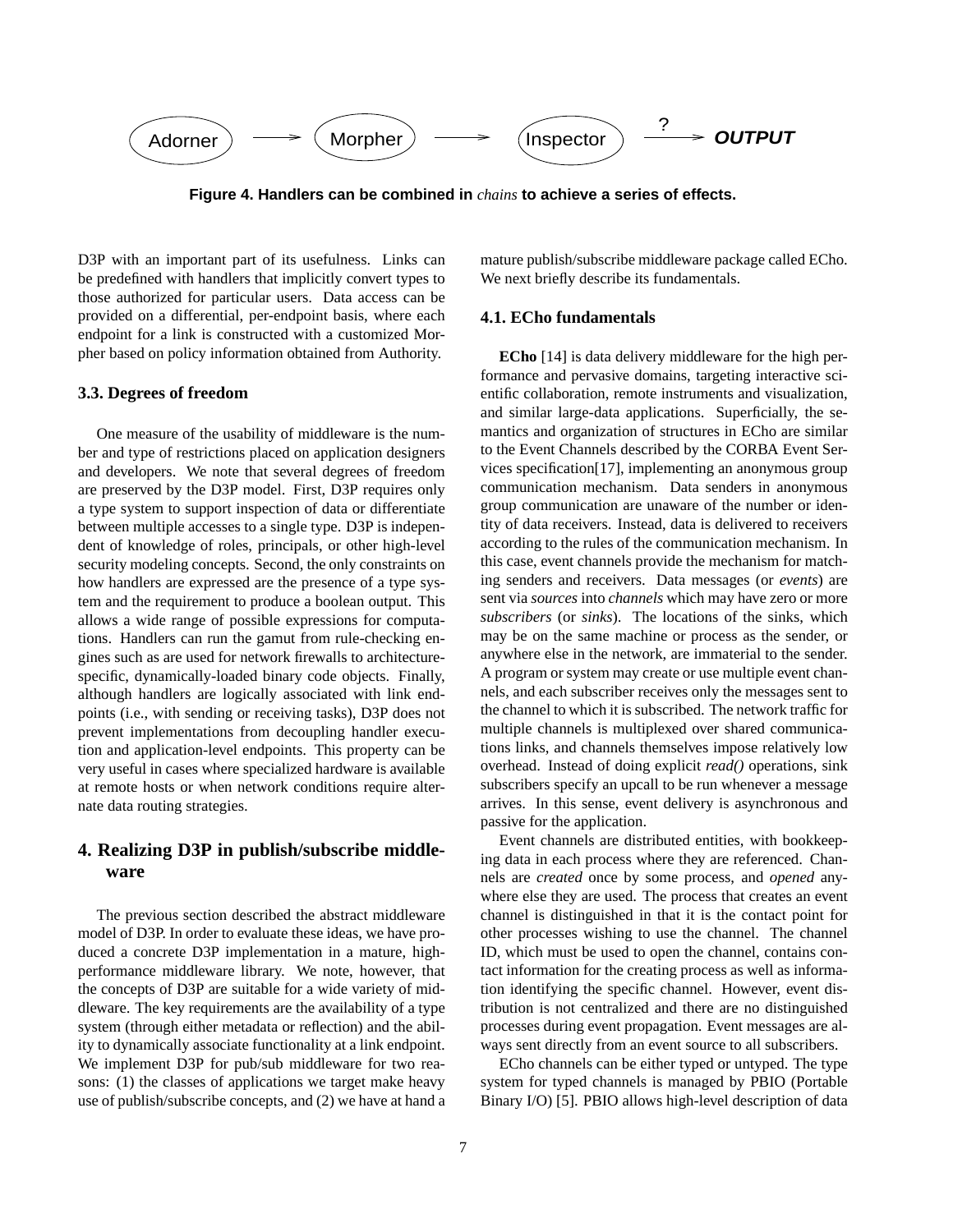

**Figure 5. Processes using Event Channels for communication.**

to be efficiently represented and transmitted in binary form. PBIO transparently handles binary translation issues such as differing machine word sizes or word endian-ness, provides facilities for compile-time or run-time type definition, and performs type reflection and conversion between compatible types.

### **4.2. ECho implementation**

ECho provides a set of abstractions to the programmer and an API that can be used to create, dispose of, and manipulate them. We implement D3P underneath those abstractions and provide whatever additional interfaces might be required. This choice is made for two reasons. First, there are several mature applications already supported by ECho; by maintaining a compatible interface, we gain access to this body of code. Second, experiences in the high performance domain demonstrate the propensity of application developers to discard any extraneous software layers like those implementing security in favor of improved performance. By operating 'underneath' the existing ECho interface, D3P protection features are incorporated by default. By carefully integrating D3P 'into' the implementation of ECho, undue performance penalties (see Section 5) are avoided.

The primary task necessary to implement D3P in ECho was to provide capabilities for ECho objects. This is necessary in order to enforce protection restrictions on those objects. The canonical definition of a capability is a reference to an object combined with a set of rights relative to that object. To make an ECho object into a capability, two things are necessary: secure the object against forgery, and add rights information. Cryptographic techniques are used to secure each ECho object of interest. Specifically, each object is signed by a Security Manager (a trusted module) to indicate its validity. This signature is verified by the middleware each time the object is used; malicious users are thereby prevented from forging protected ECho objects. The rights field for each object contains both universal and type-specific rights. For this purpose, ECho capabilities also include an object descriptor that identifies their type.

Note that this will not deter an attacker that is able to scan all memory at will, as might happen if host administration security is compromised. Such protection is beyond the scope or ability of any middleware system. However, it does prevent local forgery and copying of ECho objects. Language-level opacity is used to prevent direct programmatic manipulation of ECho objects. Finally, current research efforts[12, 11] into language-level security provide additional options for increased safety.

The "bootstrap" ECho object is the EControlContext (ECC); all other ECho operations require its cooperation. The API for creating an ECC was modified to send a list of attributes to the Security Manager, which returns a *protected* ECC object. Protected ECC objects can be used to create other protected ECho objects (which are themselves modified to act as capabilities).

Each ECho object creation API verifies that the capability provided for the ECC is valid and allows the creation of the object in question. For example, the event channel object in ECho is EChannel. The EChannel create() call examines the provided ECC, verifying both the object signature and that the ECC contains a "create-channel" right. If so, a new protected EChannel is created and returned to the caller.

Capabilities for PBIO types are also obtained via the Security Manager. PBIO defines a local dictionary of types known as an IOContext; this object is cryptographically secured in the same way as other capabilities.

Event submission in unprotected ECho requires an EControlContextand a specification of the type of the event. The analogous call in D3P-enabled ECho is to provide capabilities for both the EControlContextand the IOContextcontaining the type in question. This call is in the data transfer path; however, the only significant additional computation required is the signature verification for both capabilities. Revocation of capabilities is currently not handled, but could be implemented by embedding a revocation list in the EControlContextobject (to be updated periodically or on demand).

ECho directly supports the D3P concept of handlers, through what are called *derived* channels. A derived channel has had a handler installed on it; the handler executes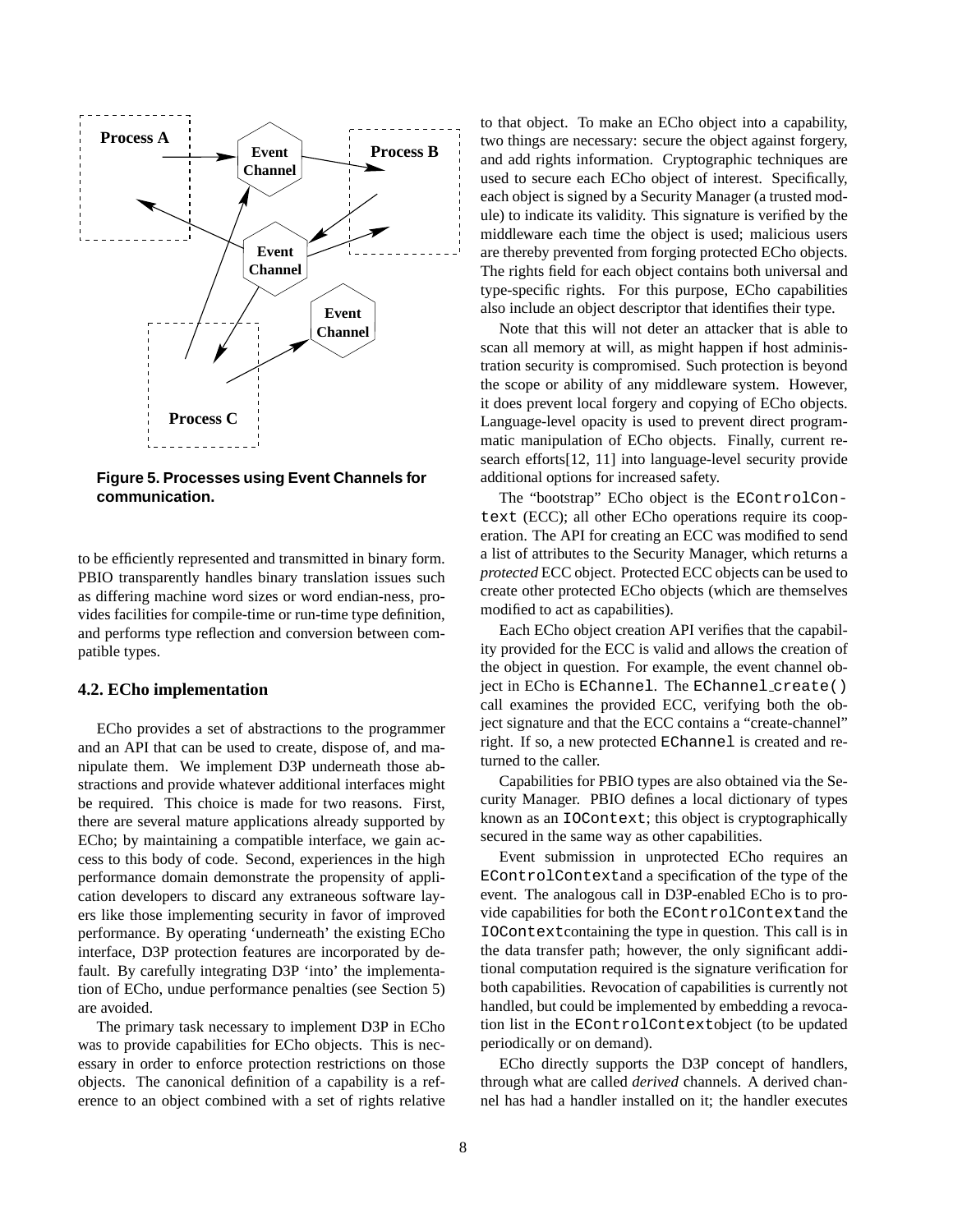

**Figure 6. Installing a handler in AVS requires the use of several D3P objects. An** *EControlContext* **(1) is needed in order to create any other protected ECho objects. Capabilities for the original, unmodified** *EChannel* **(2), the PBIO types involved (the type used in the original channel and the one** to be generated by the newly installed handler, in an PBIO  $IOContext$  (3), and for the handler itself (4) **are required for the handler installation. Communication with the Security Manager (5) is necessary** to retrieve at least the handler capability. The result of the operation (6) is a new protected EChannel **object (7) which can then be used by AVS.**

once for each event passing through the channel. In order to create a protected derived channel, capabilities for the EControlContext, the original EChannel, any types involved, and the handler must be provided. The capability for the handler is also obtained from the Security Manager; the user specifies a list of attributes of the desired handler (to execute locally or at a remote location, whether a DLL version is necessary, and other characteristics) and the Security Manager acts as a broker to provide the correct handler code. Also, the EChannelcapability must contain a "can-derive" right, indicating that the holder of the capability has the right to install a handler on it. The result of this operation is another EChannelcapability which refers to the newly derived channel.

#### **4.3. Bootstrapping capabilities in ECho**

Capability systems typically assume the presence of a TCB or trusted module that has the power to create, modify, and dispose of them. As the creation or destruction of a capability is a direct representation of an access control decision, the presence of a security policy is also implied. We have established a Security Manager (SM) (an instance of Authority from the D3P model) to encapsulate capability actions and any policy manipulation.

We did this for three reasons. First, we wish to remain open to different authentication/authorization schemes, and abstracting away these details to a remotely located entity avoids dependencies. Note that this does not necessarily imply a network round-trip, unlike our previous designs[34]. Our current implementation performs authentication and authorization against /etc/passwd, and integrating with other authentication systems such as Kerberos or Grid security infrastructures like GSI[8] is as simple as providing an appropriate API. Secondly, it is best to keep trusted code to a minimum, and to keep the size of trusted code modules as small as possible. Since any SM-like process would obviously need to be trusted, it makes sense to separate it from the rest of the middleware. Finally, we wish to provide implementation tools and mechanisms, as opposed to tools for defining, manipulating, and integrating security policies. We view a modularized SM as a way to ensure that policy questions remain "somebody else's problem".

### **5. Experimental evaluation**

We first characterize the overhead of our D3P implementation in ECho by measuring time necessary to create basic ECho objects with and without D3P. For each middleware action, we record the percentage increase in time required to complete the action. The following table presents some representative results from these tests.

| ECho operation    | percentage overhead |
|-------------------|---------------------|
| channel create    | 4.52                |
| channel subscribe | 3.32                |
| handler install   | 8.55                |
| handler uninstall | 3.33                |

The primary attractiveness of our mechanism is that its performance overheads are not in the critical path of data transfer. Once access to the channel has been established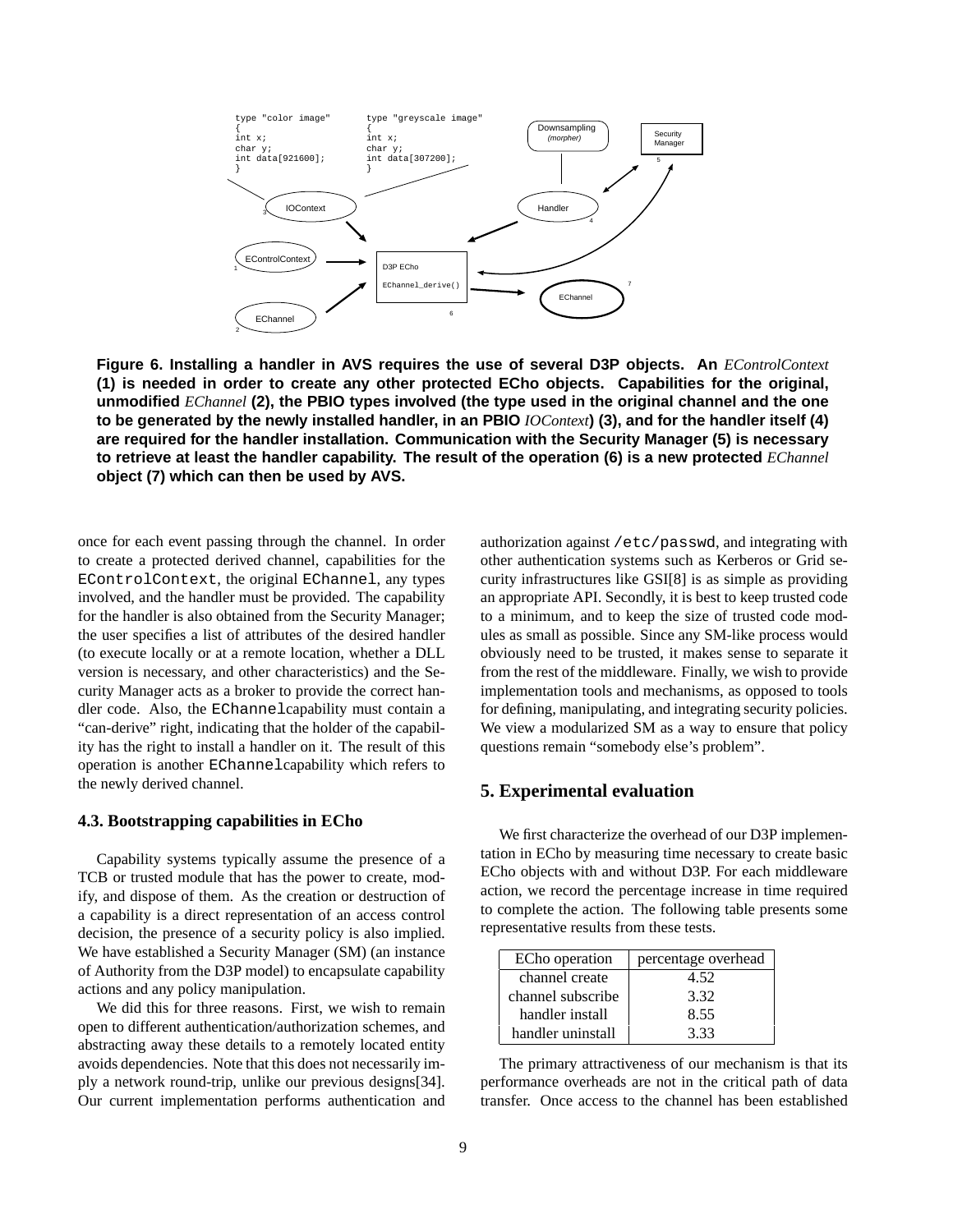

**Figure 7. ECho scaleability with no D3P features.**

or a handler installed, data transfer proceeds at speeds limited only by the underlying middleware or network. Even in those situations where the mechanism does have a performance impact, that impact is minimal.

### **5.1. ECho scalability**

In this series of experiments, we show that the addition of D3P functionality does not impact the scalability of the ECho middleware. Previous research [6] has demonstrated the scalability of the unmodified ECho middleware. We repeated our previous experiment using the D3P version of the ECho middleware. Results appear in Figure 8. As expected, absolute performance is worse than the unprotected ECho case. However, performance still degrades linearly with the number of clients on a channel. In particular, the degradation is less noticeable (more fully amortized) as the number of subscribers increases. This is attributable to the fact that the added D3P protection operations (verification of capability integrity and rights) have most of their impact outside the "fast path" of data transfer (at channel subscription time or handler installation time). In the data transfer path, a small set of overheads are incurred and they become less significant as the number of subscribers increases (more and more time is spent in the network stack).

Figure 7 shows that ECho performance scales roughly linearly as the number of clients per channel increases.

### **5.2. Application performance**

This experiment shows that performance of a typical pervasive application does not suffer when using D3P. We mea-



**Figure 8. ECho scalability where increasing numbers of clients use the D3P interfaces.**







sure time required to perform 10000 typical AVS image exchanges of 921600 bytes (640x480 color), 230400 bytes  $(320x240 \text{ color})$ , and  $57600 \text{ bytes } (160x120 \text{ color})$ , with and without D3P features enabled. Figure 9 shows that, as the data size increases, the sending time increases in a roughly linear manner. Also, the difference in sending time is smallest with the largest event size, reinforcing our contention that D3P costs are outside the critical data path and therefore can be amortized across larger events.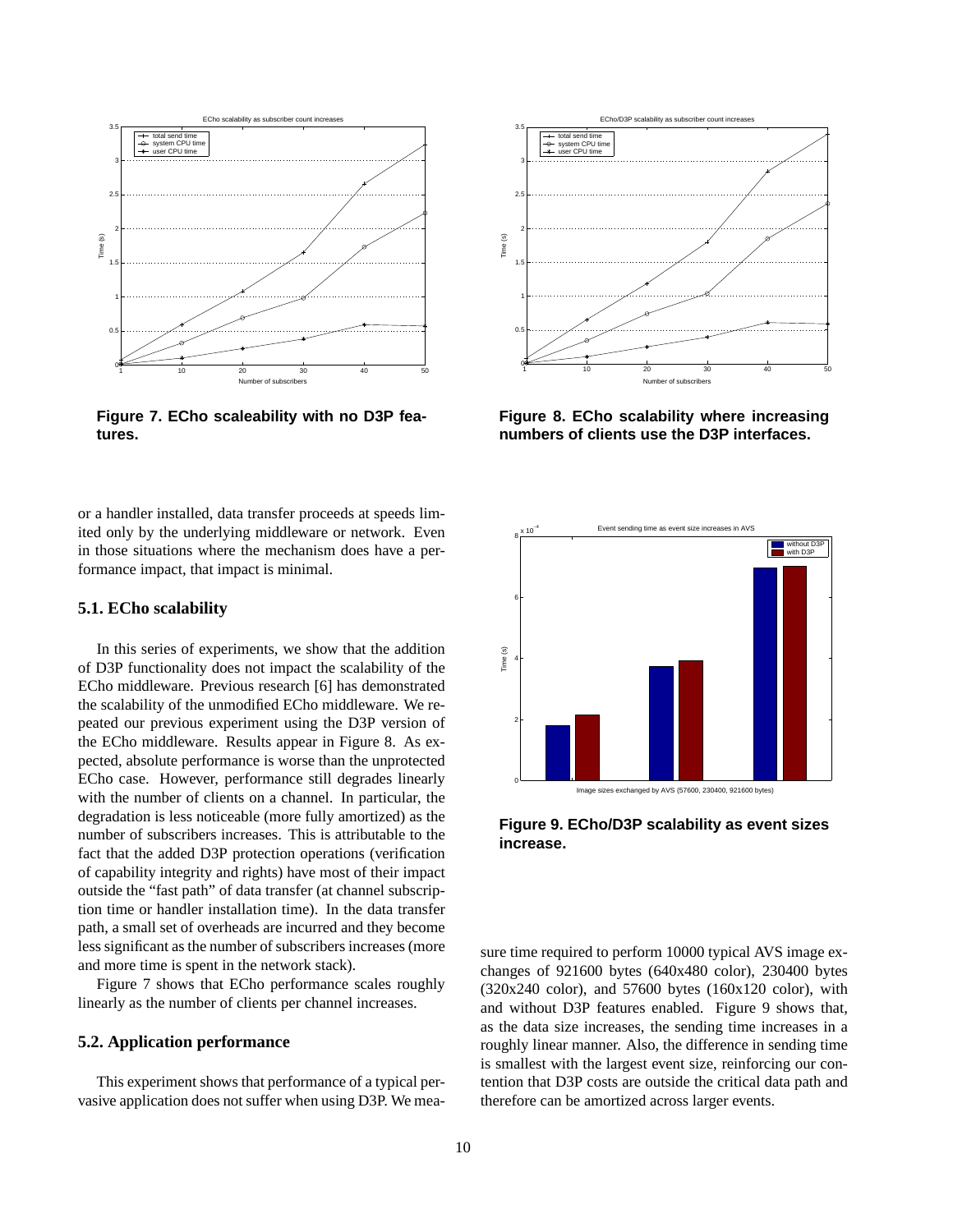# **6. Conclusion**

Our primary contribution in this paper has been the presentation of the D3P approach to providing data protection in high performance and pervasive applications. We have described the underlying conceptual model of D3P and examined how it can address application requirements for sample applications in both the high performance and pervasive domains. We have described an implementation of the D3P approach in a mature publish/subscribe middleware package. We have demonstrated that the data protection benefits of D3P can be made available to developers without serious performance penalties.

In the future, we intend to enhance both the D3P model and its reference implementation. We are particularly interested in exploring ways to use D3P with innovative software isolation/virtualization techniques. Integration with security policy research and policy description languages also remains a topic for future attention.

# **Acknowledgments**

Greg Eisenhauer provided valuable insight into the design and architecture of the ECho middleware system.

This work was supported in part by an Intel Foundation Graduate Fellowship Award.

### **References**

- [1] The extensible markup language (XML). http://www.w3.org/TR/1998/REC-xml-19980210.
- [2] The informetheus informetheus toolkit. http://www.cc.gatech.edu/projects/infosphere/software/.
- [3] Simple Object Access Protocol. http://www.w3.org/TR/SOAP/.
- [4] M. Blaze, J. Feigenbaum, J. Ioannidis, and A. Keromytis. The role of trust management in distributed systems security. In *Secure Internet Programming: Issues in Distributed and Mobile Object Systems*, Lecture Notes in Computer Science *State-of-the-Art* series, pages 185–210. Springer-Verlag, Berlin, 1999.
- [5] F. Bustamante, G. Eisenhauer, K. Schwan, and P. Widener. Efficient wire formats for high performance computing. In *Proceedings of Supercomputing 2000*, November 2000.
- [6] F. Bustamante, P. Widener, and K. Schwan. Scalable directory services using proactivity. In *Proceedings of Supercomputing 2002*, Baltimore, MD, November 2002.
- [7] F. E. Bustamante. *The Active Streams Approach To Adaptive Distributed Applications and Services*. PhD thesis, Georgia Institute of Technology, November 2001.
- [8] R. Butler, D. Engert, I. Foster, C. Kesselman, S. Tuecke, J. Volmer, and V. Welch. A national-scale authentication infrastructure. *IEEE Computer*, 33(12):60–66, 2000.
- [9] U. Catalyurek, M. Benyon, C. Chang, T. Kurc, A. Sussman, and J. Saltz. The virtual microscope. *IEEE Transactions on Information Technology in Biomedicine*, 7(4):230–248, 2003.
- [10] C. Chambers, S. J. Eggers, J. Auslander, M. Philipose, M. Mock, and P. Pardyak. Automatic dynamic compilation support for event dispatching in extensible systems. In *Proceedings of the Workshop on Compiler Support for Systems Software (WCSSS'96)*. ACM, February 1996.
- [11] M. Christodorescu and S. Jha. Static analysis of executables to detect malicious patterns. In *Proceedings of the 12th USENIX Security Symposium*, pages 169–186, Washington, DC, August 2003. USENIX.
- [12] C. Cowan, S. Beattie, J. Johansen, and P. Wagle. Pointguard: Protecting pointers from buffer overfbw vulnerabilities. In *Proceedings of the 12th USENIX Security Symposium*, pages 91–104, Washington, DC, August 2003. USENIX.
- [13] D.Boneh, X. Ding, G. Tsudik, and B. Wong. Fast revocation of security capabilities. In *Proceedings of the 2001 USENIX Security Symposium*. USENIX, 2001.
- [14] G. Eisenhauer, F. E. Bustamante, and K. Schwan. Event services in high performance systems. *Cluster Computing: The Journal of Networks, Software Tools, and Applications*, 4(3):243–252, July 2001.
- [15] I. Ganev, G. Eisenhauer, and K. Schwan. Kernel plugins: When a vm is too much. In *Proceedings of the 3rd Virtual Machine Research and Technology Symposium*.
- [16] I. Ganev, G. Eisenhauer, and K. Schwan. Kernel plugins: When a vm is too much. In *Proceedings of the Third Virtual Machine Research and Technology Symposium*, May 2004.
- [17] O. M. Group. *CORBAservices: Common Object Services Specification*, chapter 4. OMG, 1997. http://www.omg.org.
- [18] T. He, B. M. Blum, J. A. Stankovic, and T. Abdelzaher. Aida: Adaptive application-independent data aggregation in wireless sensor networks. *Trans. on Embedded Computing Sys.*, 3(2):426–457, 2004.
- [19] Y. Huang and W. Lee. A cooperative intrusion detection system for ad hoc networks. In *Proceedings of the ACM Workshop on Security of Ad Hoc and Sensor Networks (SASN 2003)*, Fairfax, VA, October 2003. ACM.
- [20] IBM Corporation. Websphere. http://www.ibm.com/websphere/.
- [21] Intel Corporation. Lagrande technology (lt) for safer computing. http://www.intel.com/technology/security/.
- [22] T. Jaeger, R. Sailer, and X. Zhang. Analyzing integrity protection in the selinux example policy. In *Proceedings of the 12th USENIX Security Symposium*, pages 59–74, Washington, DC, August 2003. USENIX.
- [23] W. K. Josephson, E. G. Sirer, and F. B. Schneider. Peer-topeer authentication with a distributed single sign-on service. In *Proceedings of the International Workshop on Peer-to-Peer Systems*, San Diego, CA, February 2004.
- [24] R. Levin, E. Cohen, F. Pollack, W. Corwin, and W. Wulf. Policy/mechanism separation in hydra. In *Proceedings of the 5th Symposium on Operating Systems Principles*, November 1975.
- [25] N. Li, J. Mitchell, and W. Winsborough. Design of a rolebased trust-management framework. In *Proceedings of the 2002 IEEE Symposium on Security and Privacy*, Oakland, VA, May 2002. IEEE.